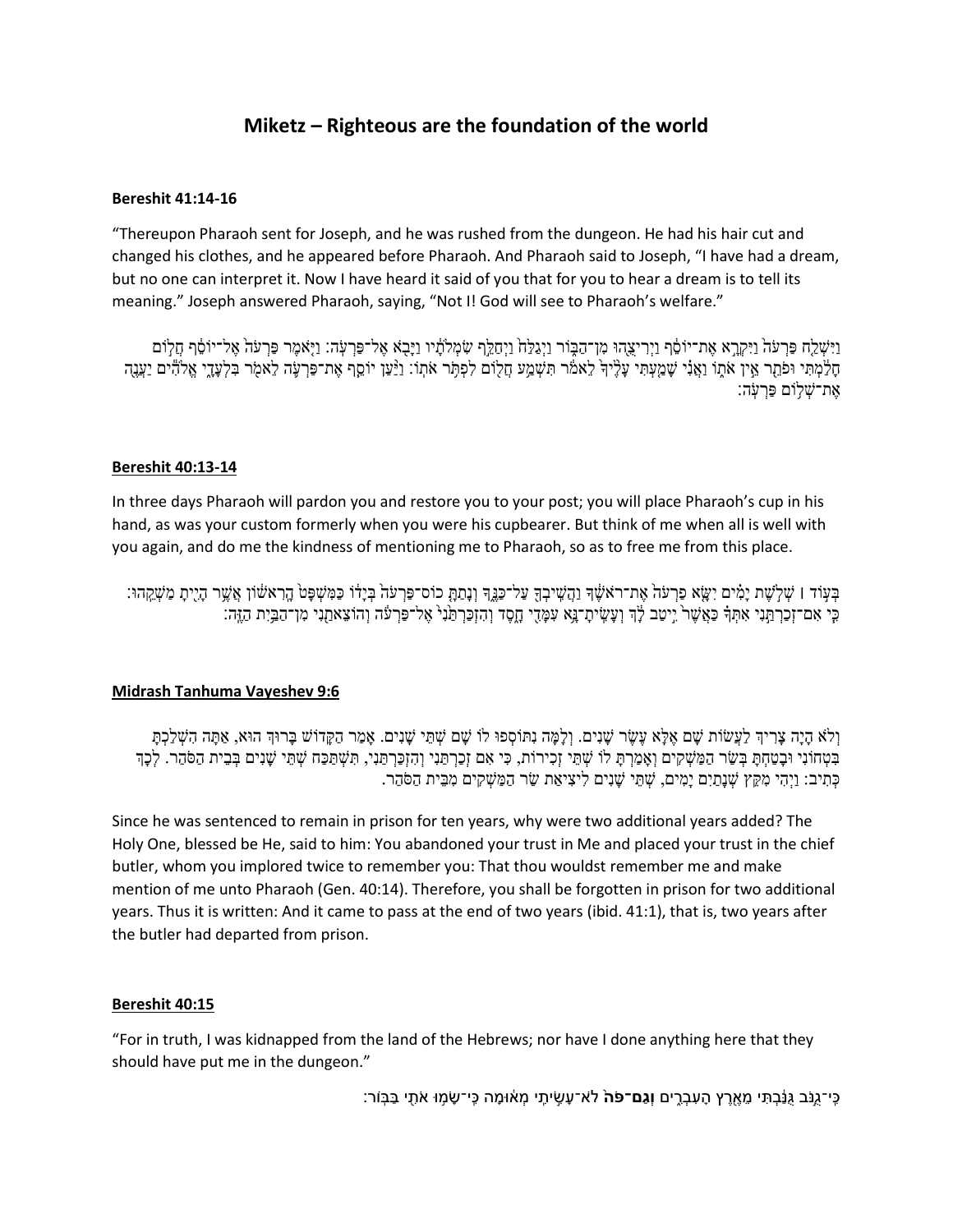### **Tanchuma Vayeshev 8:3**

When his master became aware of this, he entrusted him with the keys of the household, and concerned himself no longer with any household matters, as is said: *Behold, my master, having me, knoweth not what is in the house* (ibid., v. 8). As soon as he realized his own importance, he began to eat, drink, and curl his hair, and say: "Blessed be the Omnipotent One who has caused me to forget my father's house." Whereupon the Holy One, blessed be He, rebuked him, saying: Your father mourns for you in sackcloth and ashes, but you eat and drink and curl your hair; therefore, your mistress will impose herself on you and will torment you. Hence it is written: *His master's wife cast her eyes upon Joseph* (ibid., v. 7).*But he refused* (ibid., v. 8).

ָּכֵּיְןן שֶׁרָאָה רַבּוֹ כֵּן, מָסָר לוֹ אֶת כָּל הַמַּפְתֵּחוֹת וְלֹא הָיָה יוֹדֵע אַחֲרָיו כְּלוּם, שֶׁכֵּן אוֹמֵר, הֵן אֲדֹנִי לֹא יָדַע אִתִּי מַה בַּבָּיִת. ְּכֵּיוָן שֶׁרָאָה יוֹסֵף אֶת עַצְמוֹ בְּכָךְ, הְתָחִיל אוֹכֶל וְשׁותֶה, מִסְלְסֵל בְּשִׁעָרוֹ, וְאוֹמֶר בָּרוּךְ הַמָּקוֹם שֶׁהְשָׁכִּיחַנִי בֵּית אָבִי. אָמַר לֹו הַקְּדוֹש בָרוּךְ הוּא, אָבִיךְ מִתְאַבֵּל עָלֶיךָ בְשֹׁק וָאֵפֶר, וְאַתָּה אוֹכֵל וְשֹוֹתֶה וּמְסַלְסֵל בְשֹעְרֶךְ, הֲרֵי אֲדוֹנָתְךָ מִזְדַוֶּגֶת לְךָ ּוּמְצֵרָה לָךָ. לְכָךְ כְּתִיב: וַתִּשָּׂא אֵשֶׁת אֲדֹנָיו.

## **Devarim 8:17**

and you say to yourselves, "My own power and the might of my own hand have won this wealth for me."

וְאָמַרְתָּ בְּלִבָּבֶךְ כֹּחִ<sup>ְ</sup> וְעָׂצֶם יַדִּי עֲשָׂה לִי אֶת־הַחַיִּל הַזֶּה:

#### **Bereshit 41:33-38**

"Accordingly, let Pharaoh find a man of discernment and wisdom, and set him over the land of Egypt. And let Pharaoh take steps to appoint overseers over the land, and organize the land of Egypt in the seven years of plenty. Let all the food of these good years that are coming be gathered, and let the grain be collected under Pharaoh's authority as food to be stored in the cities. Let that food be a reserve for the land for the seven years of famine which will come upon the land of Egypt, so that the land may not perish in the famine… And Pharaoh said to his courtiers, "Could we find another like him, a man in whom is the spirit of God?"

וְעַתָּה יֵרֶא פַרְעֹה אִישׁ נָבֹון וְחָכֶם וִישִׁיתֵהוּ עַל־אֱרֵץ מִצְרֵיִם: יַעֲשֶׂה פַרְעֹה וְיַפְקֵדֶ פְּקָדֶים עַל־הָאָרֵץ וְחִמֵּשׁ אֶת־אֶרֶץ ְמִצְרָ֔ה בְּשֶׁבַע שָׁנֵי הַשָּׂבַע׃ וְיִקְבָּצֹוּ אֶת־כָּל־אָכֶל הַשָּׁנֵים הַטּבֹּת הַבָּאָלֶה וְיָצְבָּרוּ־בָר תַּחַת יַד־פַּרְעָה אָכֶל בֶעָרִים ּוְשָׁמֶרוּ: וְהָיָ֫ה הָאָכֶל לְפִקֵּדוֹן לָאָרֶץ לְשֶׁבָע שָׁנֵי הָרַעָּב אֲשֶׁר תְּהָיֵיְן בָּאֲרֶץ מִצְרֵיִם וְלֹא־תִכְּרֶת הָאָרֶץ בָּרַעֲב: וַיִּיטֵב הַדָּבֶר ַּבְעֵינֵי פַרְעֶה וּבְעֵינֵי כָּל־עֲבָדֶיו: וָיֹּאמֶר פַּרְעָׂה אֶל־עֲבָדֶיו הֲנִמְצֶא כָזֶה אִישׁ אֲשֱר רָוּחַ אֱלֹהִים בְּוֹ:

## **Tanchuma Vayigash 11**

כל הרעות שאירעו ליוסף אירעו לציון וכן הטובות, נאמר ביוסף ויהי יוסף יפה תואר ויפה מראה )בראשית לט ו(, ובציון כתיב יפה נוף משוש כל הארץ (תהלים מח ג), ביוסף כתיב ויהי ה' את יוסף (בראשית שם /ל"ט/ כא), ובציון כתיב והיה עיני ולבי שם כל הימים (מ"א =מלכים א'= ט ג), ביוסף כתיב איננו גדול (בראשית שם /ל"ט/ ט), ובציון כתיב ה' בציון גדול (תהלים צט ב), ביוסף כתיב ויט אליו חסד (בראשית שם /ל"ט/ כא), ובציון כתיב זכרתי לך חסד